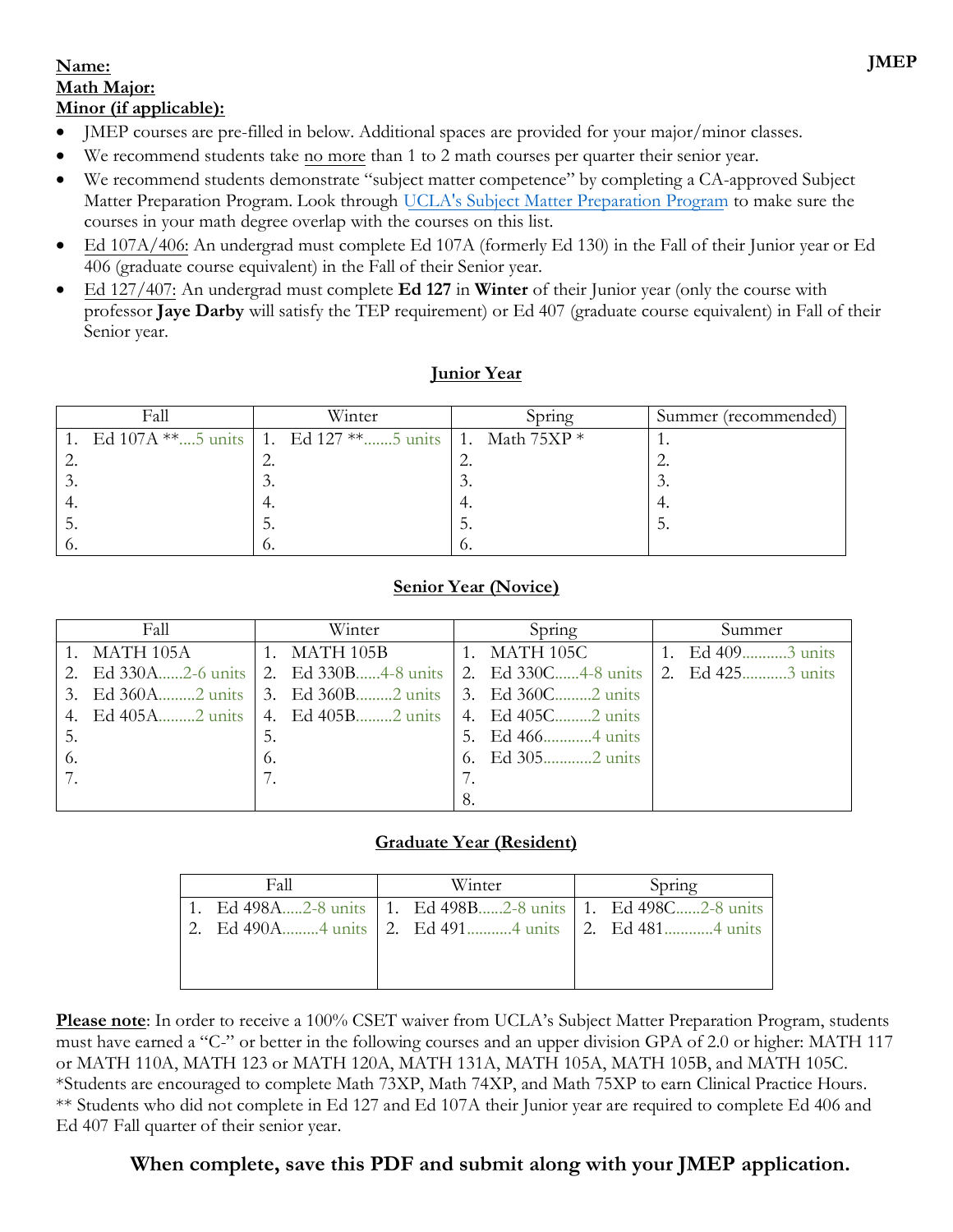Use the following resources to help you create a planner.

- 1. 2020-2021 math tentative schedule here (F/W/S course offerings): <https://ww3.math.ucla.edu/courses/>
- 2. Majors, minors and specializations (course for your major/minor/specialization): <https://ww3.math.ucla.edu/majors-minors-specializations/>
- 3. Subject Matter Preparation Program (same link as the one provided above): <https://curtiscenter.math.ucla.edu/wp-content/uploads/2019/11/Subject-Matter-Program-11.18.19.pdf>
- 4. JMEP Schedule (pre-filled in above): [https://curtiscenter.math.ucla.edu/students/undergraduates/education-courses/math-for-la-finish-in-5](https://curtiscenter.math.ucla.edu/students/undergraduates/education-courses/math-for-la-finish-in-5-years-jmep/) [years-jmep/](https://curtiscenter.math.ucla.edu/students/undergraduates/education-courses/math-for-la-finish-in-5-years-jmep/)